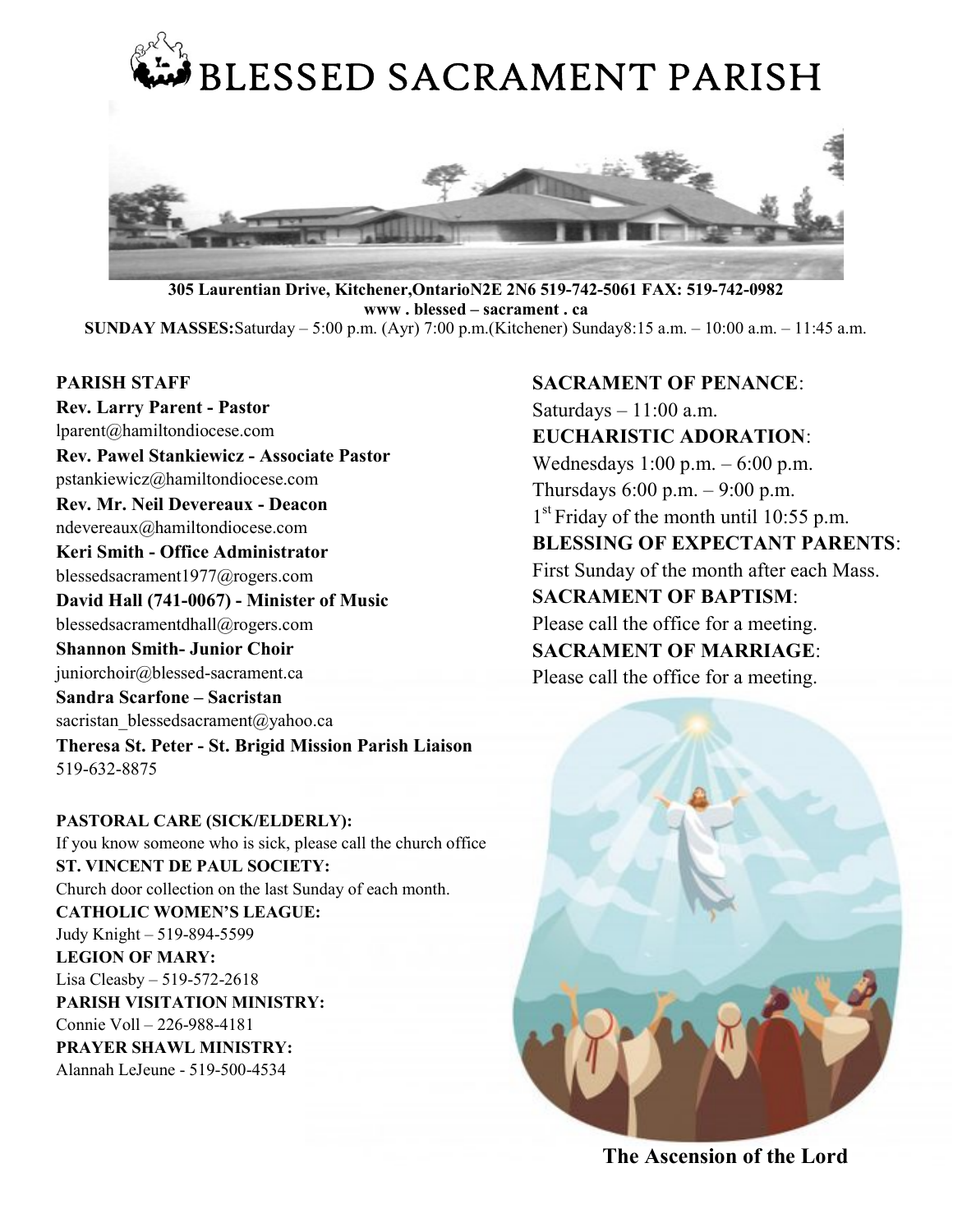## ASCENSION OF THE LORD

## ANNOUNCED MASSES FOR WEEK OF ANNOUNCED MASSES FOR May 30, 2022

Monday 7:00 p.m. Int. Robert Borowic & Agata Nieczyporowicz – Marion & Dorota Borowic Int. of Members of the Diocesan CWL Tuesday 9:00 a.m. Bill & Jean Bogue  $\&$  Sr. Irene Bogue – Yvonne Kowalchuk Wednesday 9:00 a.m. Int. Jean & Gary Kritz – Alannah & Gerry LeJeune Thursday 9:00 a.m. <sup>†</sup>Krystyna Zderski - Agata Nieczyporow Nieczyporowicz orowicz – Marion & Dorota Borowic<br>Members of the Diocesan CWL<br> **a.m. †Bill & Jean Bogue &<br>
Sr. Irene Bogue – Yvonne Kowalchuk<br>
200 a.m.** Int. Jean & Gary Kritz<br>
– Alannah & Gerry LeJeune Hay 30, 2022<br>
MAY 30, 2022<br>
Nay 7:00 p.m.l.n. Reberi Home is the Shore of the Hirst HENDAY ADORATION<br>
Hay 3:00 p.m. Post and Blue Achieve Bosses CWL<br>
Into of Monbes of the Dioessan CWL<br>
dry 9:00 p.m. The Hogae C-Vorme Kowa

#### Friday 9:00 a.m.

Joe Tavares – Madeline Tavares Edward Renusz - Family Maria Francisca Castillo - Family Int. of Isabela Pena-Murcia - Grandparents Int. of Eric Kubica – MaryEllen Kubica Int. ofConnie & Donna Voll – Doreen & Gerald Yarscavitch Yarscavitch

Saturday Ayr 5:00 p.m.For the People 7:00 p.m. John Gilroy – Jim & Sharron Dreher 7:00 p.m.†John Gilroy – Jim & Sharron Dreher<br>Sunday 8:15 a.m.Int. of Cecile Radno & Family 10:00 a.m. Felins & Valentina Barit – Margaita Barit 11:45 a.m. Int. of Pasqualino Family – Sir Edgar Bower Kindergarden Team

# EVENTS FOR THE WEEK

## Tuesday

Legion of Mary 7:30 p.m. Meeting Rm Wednesday

Adoration 1:00 p.m.  $-6:00$  p.m.

# Thursday

Adoration 6:00 p.m. – 9:00 p.m.

## Friday

First Friday Adoration 2p.m. – 11p.m. Homeschool Group - Cancelled

# **Saturday**

Confessions  $11:00$  a.m.

Our Lady of Grace Confirmation &

1<sup>st</sup> Communion

Please note that First Friday Adoration on June Please note that First Friday Adoration on June<br>3<sup>rd</sup> will start later due to a Funeral. Adoration will be from 2:00 p.m. – 11:00 p.m.

# CWL SCARVES



Would you like to purchase your own CWL scarf? We will be putting in an order for the blue satin scarves in Mid-June. The cost is \$27 each. Please contact 0 p.m. – 11:00 p.m.<br>
CWL SCARVES<br>
Would you like to purchase your<br>
own CWL scarf? We will be<br>
putting in an order for the blue<br>
satin scarves in Mid-June. The

cost is \$27 each. Please contact<br>Wendy I. at 519-578-8541 to place your order. Or drop off your money in an envelope with your Or drop off your money in an envelope with your<br>contact information to the office.Cheques can be made payable to Blessed Sacrament Church

## PRAYER VIGIL

Thursday, June 2, 2022, from 10:00 a.m. to made payable to Blessed Sacrament Church<br> **PRAYER VIGIL**<br>
Thursday, June 2, 2022, from 10:00 a.m. to<br>
11:00 a.m. in front of Freeport Hospital,3570 King St. E., Kitchener, for babies being aborted. All are welcome to pray quietly for those who King St. E., Kitchener, for babies being aborted.<br>All are welcome to pray quietly for those who<br>have no voice, but our own! Parking - across the road, Schneider Park.Any queries, please contact<br>Cathy at: kwc.prayervigil@rogers.com Cathy at: kwc.prayervigil@rogers.com

# GARAGE SALE THIS WEEKND

In the Church Basement on Sunday, May 29th from 9 am to 1 pm. Hosted by 45th Kitchener and 1st Stanley Park "Seeonee" Cubs. Proceeds will go to One Tree Planted, a global tree planting initiative. Lots of great deals, and you'll be helping the environment at the same time! In the Church Basement on Sunday, May 29th<br>from 9 am to 1 pm. Hosted by 45th Kitchener<br>and 1st Stanley Park "Seeonee" Cubs. Proceeds<br>will go to One Tree Planted, a global tree<br>planting initiative. Lots of great deals, and

# THANK YOU FOR SUPPORTING TONIE'S FOR TUMMIES FUND RAISING JUG

Due to the overwhelming support by you our parishes the Blessed Sacrament and St Mark's Men's Group have greatly exceeded our goal to prepare 200 hot, nutritious meals to be served to guests in the Ray of Hope community Centre. With your Generosity, we are now able to serve 1200 plus hot meals to our neighbors in need. Due to the overwhelming support by y<br>parishes the Blessed Sacrament and St<br>Men's Group have greatly exceeded our<br>prepare 200 hot, nutritious meals to be se<br>guests in the Ray of Hope community<br>With your Generosity, we are n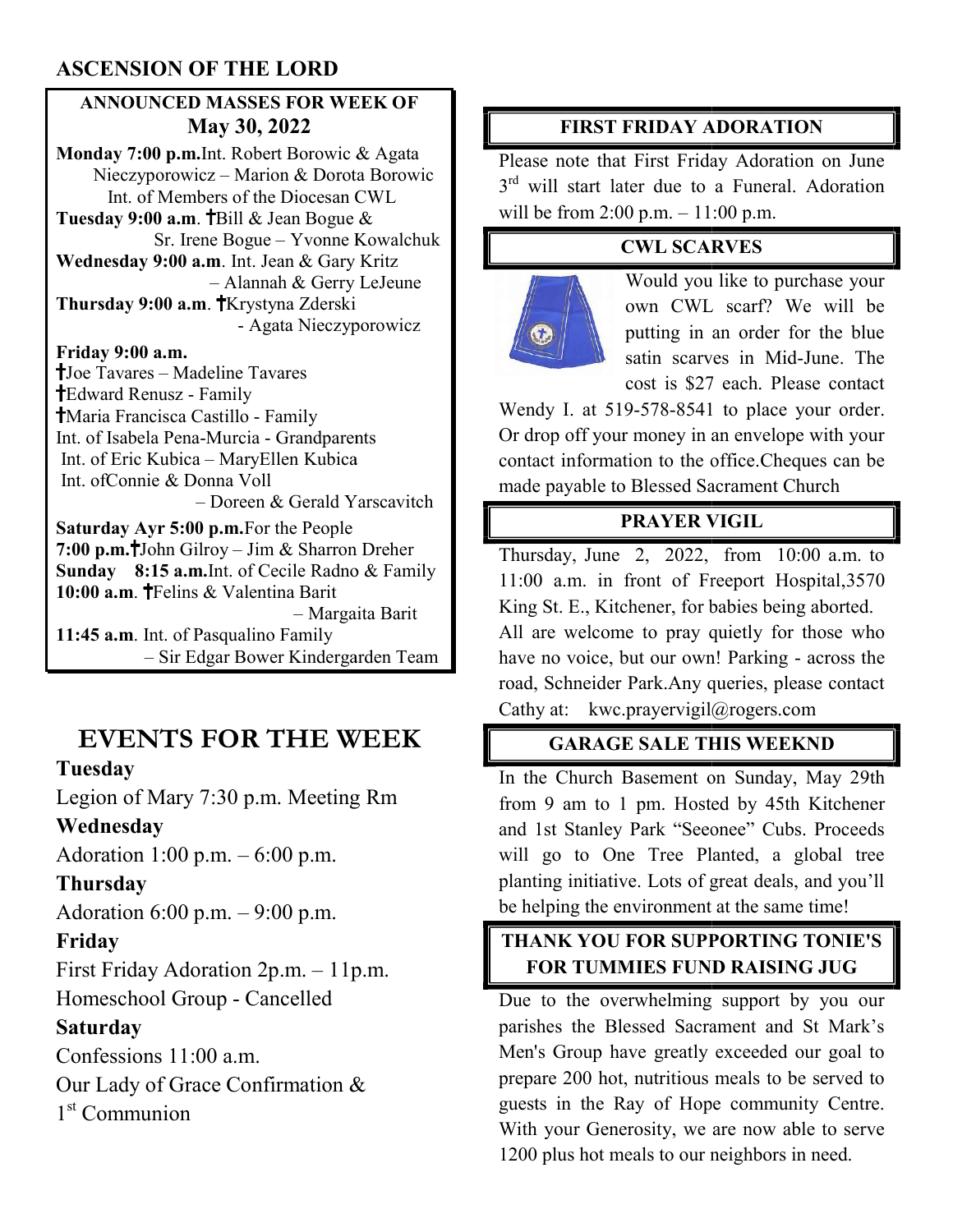On behave of the Ray of Hope, Blessed Sacrament and St Mark's Men's Group we want to thank you for your donations.

## PLEASE JOIN US

You are all welcome to join members of the Legion of Mary and Parishioners in praying the You are all welcome to join members of the<br>Legion of Mary and Parishioners in praying the<br>Scriptural Rosary on Tuesday, June 7  $\omega$  6:00 P.M.-6:30 P.M. here at Blessed Sacrament Church. The intentions are for the Grand Valley Institution for Women.

# DIOCESAN EVENTS

## NATIONAL ROSARY FOR THE FAMILY

Families from across Canada are invited to a live and virtual "Rosary for the Family". The CCCB Standing Committee for Family and Life is hosting this national event in preparation for the 10th World Meeting of Families (WMF) that will 10th World Meeting of Families (WMF) that will take place in Rome and in dioceses across the world  $(22-26$  June 2022). The live Zoom event, "Rosary for the Family", takes place Father's Day, Sunday, 19 June 2022, at 3 PM EDT . Featuring different families and voices from across the country, it is an opportunity to gather in prayer with other faith-filled families. Everyone is welcome! To register: https://cccb ca.zoom.us/webinar/register/WN\_R5OXeN5DR SuTDN6quptG4w Families from across Canada are invited to a live<br>and virtual "Rosary for the Family". The CCCB<br>Standing Committee for Family and Life is different families and voices from<br>country, it is an opportunity to gather<br>with other faith-filled families.<br>s welcome! To register: https://cccb-

## INDIGENOUS RECONCILIATION FUND

This is the last weekend to donate to the Indigenous Reconciliation Fund. Envelopes are available in the lobby on the lost and found table. Any cheques can be made out to Blessed Any cheques can be made out to Blessed<br>Sacrament Parish as we will collect the money and send one cheque on to the diocese, as we do with other special collections. \*\* Please note that your name is needed on the envelope so that we can credit you for the donation. Read Bishop Crosby's message and Frequently Asked Bishop Crosby's message and Frequently Asked<br>Questions on our website. Thank you for being part of this important step towards building part of this important step towards<br>relationships, healing and reconciliation.

#### ANGER ICEBERG WORKSHOP

Getting Angry is only the tip of the Iceberg. Anger is a secondary emotion. Understanding the cause of anger is the first step to managing it. This Workshop will identify the causes of anger and explore our own beliefs and patterns of response. Learn how to respond to anger on a day-to-day basis in a healthy, constructive, and creative ways. Saturday, June 11, 2022 Led By Anna Racine. Cost: \$65 (includes lunch) 9:30am 3:30pm. Presenter bio at www.annaracine.org<br>Register at 905 356 4113 x4200 OR Register at 905 356 4113 x4200 OR reservations@carmelniagara.com Getting Angry is only the tip of the Iceberg.<br>Anger is a secondary emotion. Understanding the<br>cause of anger is the first step to managing it.<br>This Workshop will identify the causes of anger<br>and explore our own beliefs and

## RESTART

Starting over after separation or divorce with support, care and tools for your journey. We invite you to our upcoming zoom sessions one on Thursday, June 9th starting at 7 p.m. Check out the Diocesan website at: reservations@carmelniagara.com<br> **RESTART**<br>
Starting over after separation or divorce with<br>
support, care and tools for your journey. We<br>
invite you to our upcoming zoom sessions one on<br>
Thursday, June 9th starting at 7 p.m

https://hamiltondiocese.com/offices/family ministry/divorce-separation.php to register and find out more detail. If you have questions, call the Family Ministry Office at 905-528-7988 ext. 2249. ministry/divorce-separation.php to register and<br>find out more detail. If you have questions, call<br>the Family Ministry Office at 905-528-7988 ext.

## WEDDING ANNIVERSARY MASS 2022 MASS 2022 REGISTRATION



The Wedding Anniversary Mass, which would normally have b been scheduled for June of 2022, will not occur this year due to the continued

concerns around COVID-19. We invite you to register your 25, 40, 50, 60 and 60 plus years of marriage on the Diocesan website at https://hamiltondiocese.com/ and we will be happy to send you the certificate you would have received from Bishop Crosby at the Mass. The Wedding Anniversary Mass is listed on the home page under Upcoming Events. concerns around COVID-19. We invite yo<br>register your 25, 40, 50, 60 and 60 plus year<br>marriage on the Diocesan website<br>https://hamiltondiocese.com/ and we will<br>happy to send you the certificate you would l<br>received from Bis